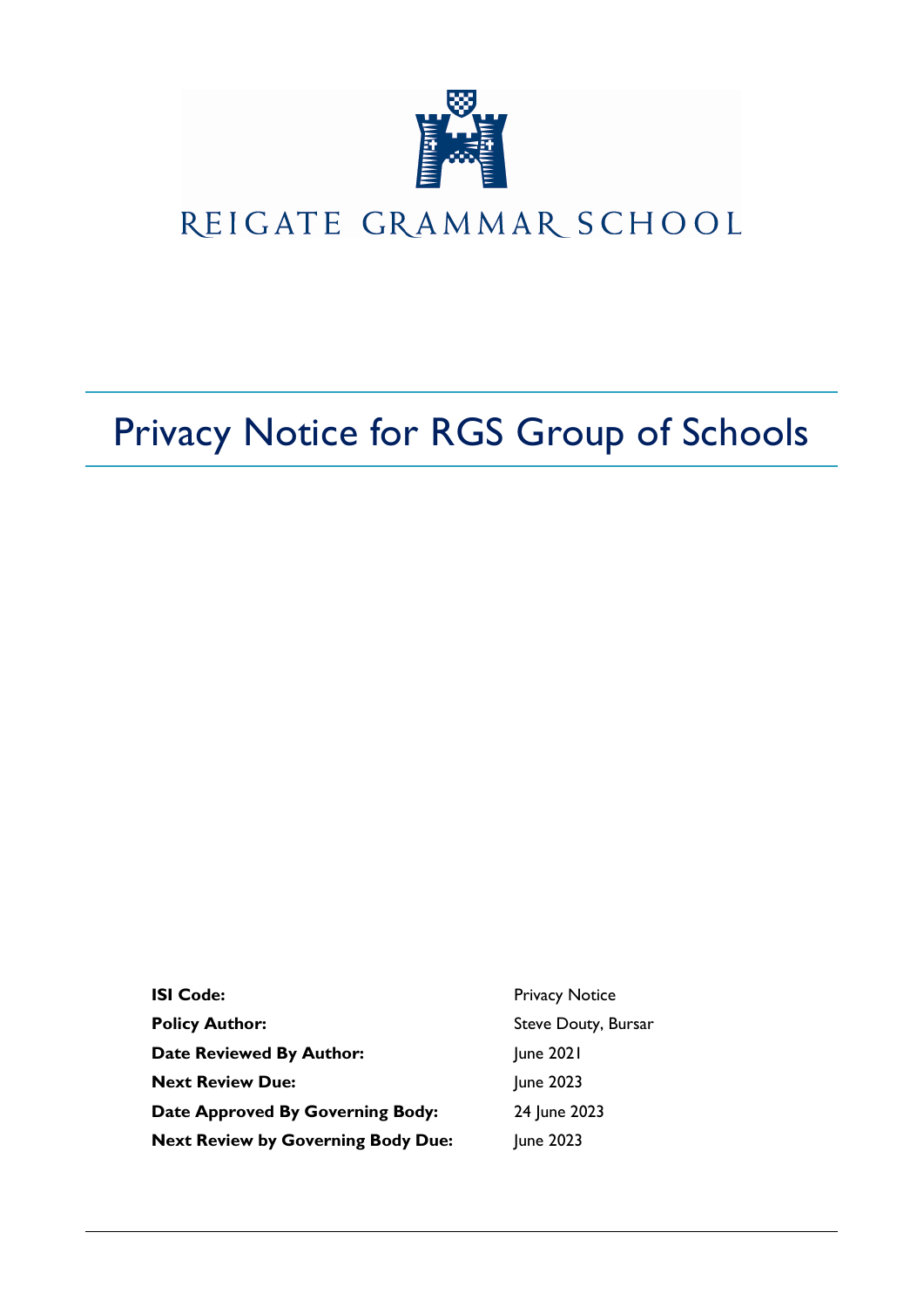## **Contents**

| I. Introduction                                                      | 3 |
|----------------------------------------------------------------------|---|
| 2. Responsibility for Data Protection                                | 3 |
| 3. Why the School needs to process Personal Data                     | 3 |
| 4. Types of Personal Data Processed by the School                    | 5 |
| 5. How the School collects Data                                      | 5 |
| 6. Who has access to Personal Data and who the School shares it with | 5 |
| 7. How long we keep Personal Data                                    | 6 |
| 8. Keeping in touch and supporting the School                        | 6 |
| 9. Your Rights                                                       | 7 |
| Rights of access, etc.                                               | 7 |
| Requests that cannot be fulfilled                                    | 7 |
| Pupil requests                                                       | 7 |
| Parental requests, etc.                                              | 7 |
| Consent                                                              | 8 |
| Whose rights?                                                        | 8 |
| 10. Data Accuracy and Security                                       | 8 |
| <b>II. This Policy</b>                                               | 9 |
| 12. Queries and Complaints                                           | 9 |
|                                                                      |   |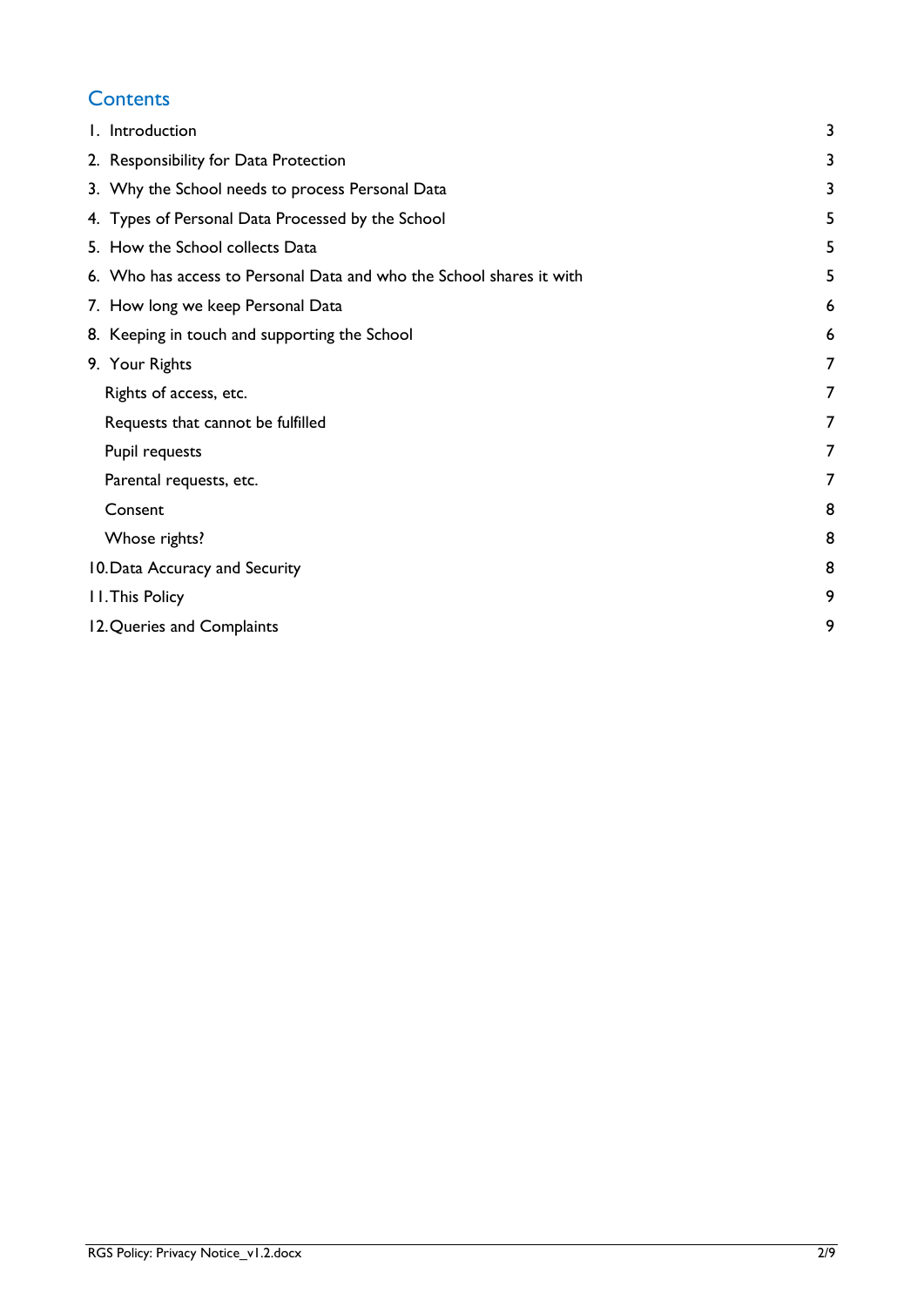#### <span id="page-2-0"></span>1. Introduction

This Privacy notice applies to personal data held and processed by Reigate Grammar School Group who act as the data controller for Reigate Grammar School, Reigate Grammar School International, Reigate St Mary's Preparatory and Choir School and Chinthurst School.

The Schools are registered with the Information Commission Office (ICO):

- Reigate Grammar School (Including Reigate St Mary's Preparatory and Choir School) Registration Number: Z8458673
- Chinthurst School Registration Number: Registration Number: Z6816865

This policy is intended to provide information about how the school will use (or "process") personal data about individuals which for the purpose of this Privacy Notice includes current, past and prospective pupils and their parents carers or guardians (referred to in this policy as "parents"), every adult who works within the school or with the pupils of the school, which includes but is not restricted to staff, employees, governors, contractors and volunteers.

This information is provided because Data Protection Law (Data Protection Act 2018) gives individuals rights to understand how their data is used. Staff, parents, pupils and contractors are all encouraged to read this Privacy Notice and understand the school's obligations to its entire community.

This Privacy Notice applies alongside any other information the school may provide about a particular use of personal data, for example when collecting data via an online or paper form.

This Privacy Notice also applies in addition to the school's other relevant terms and conditions and policies, including:

- any contract between the school and its staff or the parents of pupils;
- the school's policy on taking, storing and using images of children;
- the school's CCTV and/or biometrics policy;
- the school's retention of records policy;
- the school's safeguarding, pastoral, or health and safety policies, including as to how concerns or incidents are recorded; and
- the school's IT policies, including its Acceptable Use policy, eSafety policy, Wi-Fi policy, Remote Working policy and Bring Your Own Device policy.

Anyone who works for, or acts on behalf of, the school (including staff, employees, governors, contractors and volunteers) should also be aware of and comply with this Privacy Notice, which also provides further information about how personal data about those individuals will be used.

## <span id="page-2-1"></span>2. Responsibility for Data Protection

Reigate Grammar School has appointed the following as Privacy Officers for the RGS School Group:

- Reigate Grammar School Privacy Officer (Lead): **Helena Briggs** hmb[@reigategrammar.or](mailto:lou@reigategrammar.org)g 01737 222231
- Reigate St Mary's Preparatory and Choir School/Chinthurst School Privacy Officer (Lead): **Roisin Gibbs** [rmg@reigatestmar](mailto:rmg@reigatestmarys.org)ys.org 01737 244880; and [rgibbs@chinthurstschoo](mailto:rgibbs@chinthurstschool.co.uk)l.co.uk 01737 812011

<span id="page-2-2"></span>The School Privacy Officers will deal with all your requests and enquiries concerning the school's uses of your personal data (see section on Your Rights below) and endeavour to ensure that all personal data is processed in compliance with this policy and Data Protection Law.

#### 3. Why the School needs to process Personal Data

In order to carry out its ordinary duties to staff, pupils and parents, the school needs to process a wide range of personal data about individuals (including current, past and prospective staff, pupils or parents) as part of its daily operation.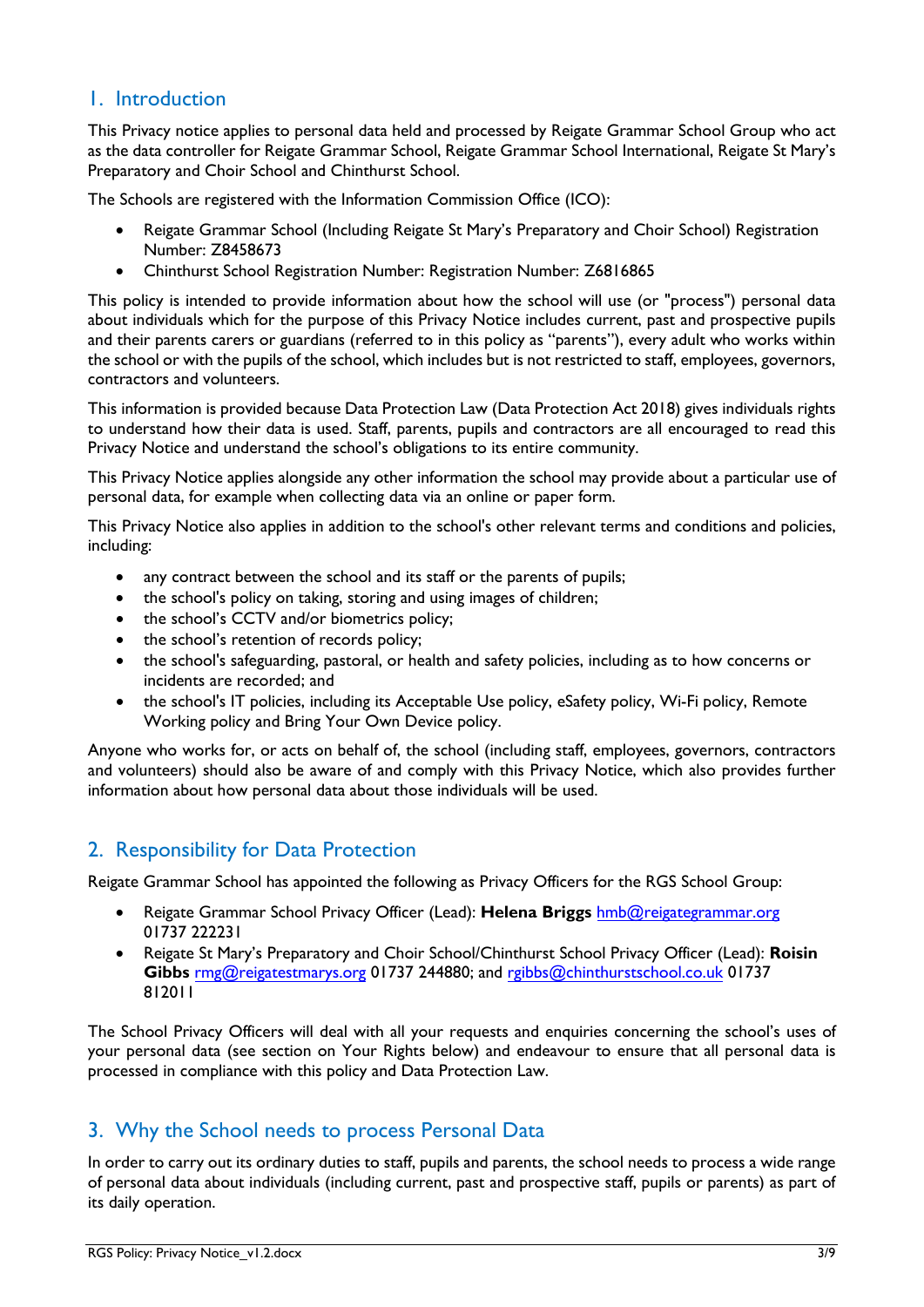Some of this activity the school will need to carry out to fulfil its legal rights, duties or obligations – including those under a contract with its staff, or parents of its pupils.

Other uses of personal data will be made in accordance with the school's legitimate interests, or the legitimate interests of another, provided that these are not outweighed by the impact on individuals provided it does not involve special or sensitive types of data.

The school expects that the following uses will fall within that category of its (or its community's) "legitimate interests":

- For the purposes of pupil selection (and to confirm the identity of prospective pupils and their parents);
- To provide education services, including musical education, physical training or spiritual development, career services, and extra-curricular activities to pupils, and monitoring pupils' progress and educational needs;
- Maintaining relationships with alumni, parents' association and the school community, including direct marketing or fundraising activity;
- For the purposes of donor due diligence, and to confirm the identity of prospective donors and their background and relevant interests.
- For the purposes of management planning and forecasting, research and statistical analysis, including that imposed or provided for by law (such as tax, diversity or gender pay gap analysis);
- To enable relevant authorities to monitor the school's performance and to intervene or assist with incidents as appropriate;
- To give and receive information and references about past, current and prospective pupils, including relating to outstanding fees or payment history, to/from any educational institution that the pupil attended or where it is proposed they attend; and to provide references to potential employers of past pupils;
- To enable pupils to take part in national or other assessments, and to publish the results of public examinations or other achievements of pupils of the school;
- To safeguard pupils' welfare and provide appropriate pastoral care;
- To monitor (as appropriate) use of the school's IT and communications systems in accordance with the school's IT: acceptable use policy;
- To make use of photographic images of pupils in school publications, on the school website and (where appropriate) on the school's social media channels in accordance with the school's policy on taking, storing and using images of children;
- For security purposes, including biometrics and CCTV in accordance with the school's biometrics or CCTV policy;
- To carry out or cooperate with any school or external complaints, disciplinary or investigation process; and
- Where otherwise reasonably necessary for the school's purposes, including to obtain appropriate professional advice and insurance for the school.

In addition, the school will on occasion need to process special category personal data (concerning health, ethnicity, religion, biometrics or sexual life) or criminal records information (such as when carrying out DBS checks) in accordance with rights or duties imposed on it by law, including as regards safeguarding and employment, or from time to time by explicit consent where required. These reasons will include:

- To safeguard pupils' welfare and provide appropriate pastoral (and where necessary, medical) care, and to take appropriate action in the event of an emergency, incident or accident, including by disclosing details of an individual's medical condition or other relevant information where it is in the individual's interests to do so: for example for medical advice, for social protection, safeguarding, and cooperation with police or social services, for insurance purposes or to caterers or organisers of school trips who need to be made aware of dietary or medical needs;
- To provide educational services in the context of any special educational needs of a pupil;
- To provide spiritual education in the context of any religious beliefs;
- In connection with employment of its staff, for example DBS checks, welfare, union membership or pension plans;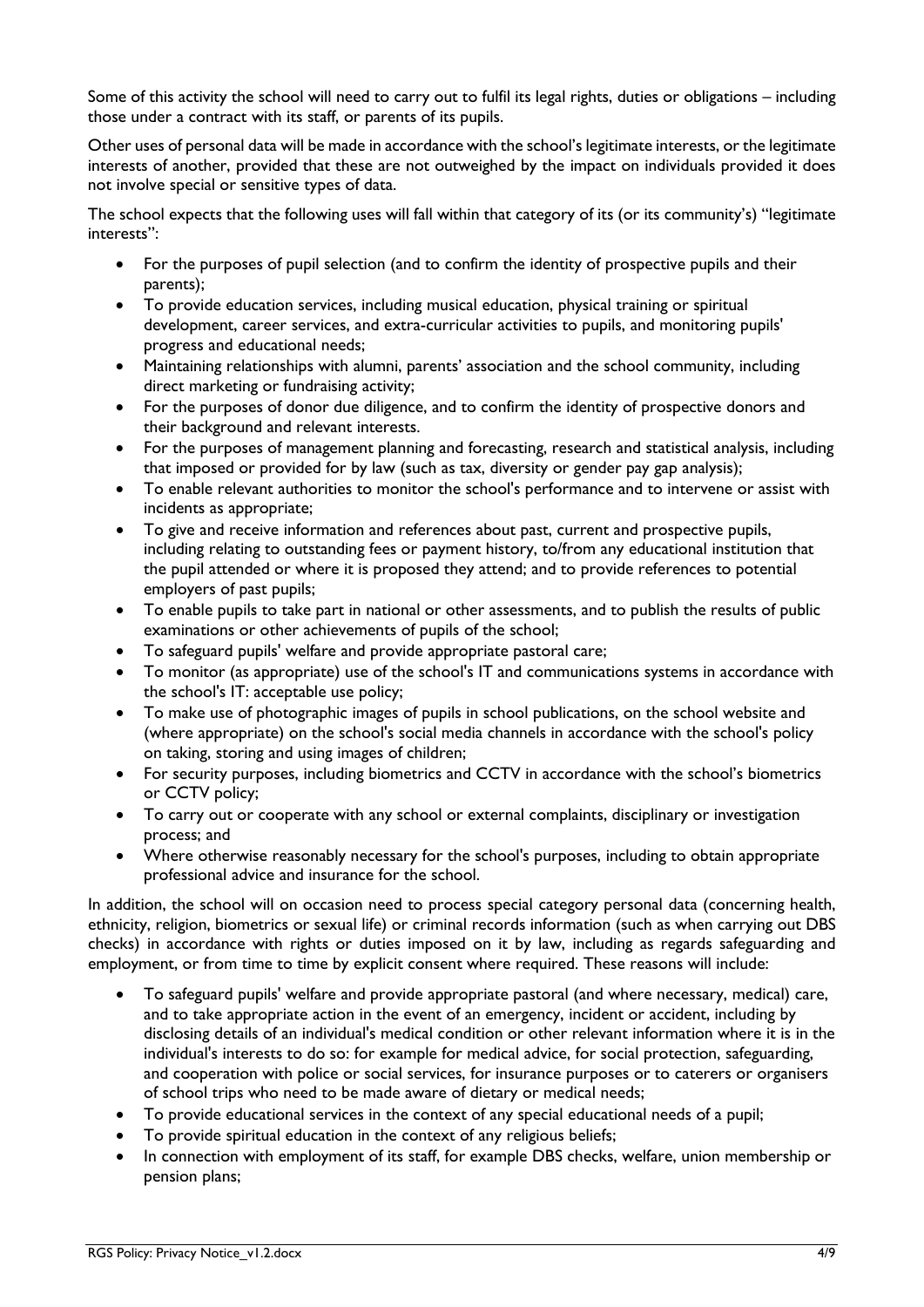- To run any of its systems that operate on biometric data, such as for security and other forms of pupil identification (lockers, lunch etc.);
- As part of any school or external complaints, disciplinary or investigation process that involves such data, for example if there are SEN, health or safeguarding elements; or
- For legal and regulatory purposes (for example child protection, diversity monitoring and health and safety) and to comply with its legal obligations and duties of care.

#### **Reigate Grammar School International (RGSI)**

Where staff and pupils' images and personally identifiable information (PII) is shared by RGSI for legitimate purpose and in the case of images with consent, with its international schools, Reigate Grammar School has Standard Contractual Clauses in place to ensure that subject to these clauses images and PII is kept according to GDPR.

## <span id="page-4-0"></span>4. Types of Personal Data Processed by the School

This will include by way of example:

- names, addresses, telephone numbers, e-mail addresses and other contact details;
- car details (about those who use our car parking facilities);
- biometric information, which will be collected and used by the school in accordance with the school's biometrics policy.
- bank details and other financial information, e.g. about parents who pay fees to the school;
- past, present and prospective pupils' academic, disciplinary, admissions and attendance records (including information about any special needs), and examination scripts and marks;
- personnel files, including in connection with academics, employment or safeguarding;
- where appropriate, information about individuals' health and welfare, and contact details for their next of kin;
- references given or received by the school about pupils, and relevant information provided by previous educational establishments and/or other professionals or organisations working with pupils;
- correspondence with and concerning staff, pupils and parents past and present; and
- images of pupils (and occasionally other individuals) engaging in school activities, and images captured by the school's CCTV system (in accordance with the school's policy on taking, storing and using images of children).

## <span id="page-4-1"></span>5. How the School collects Data

Generally, the school receives personal data from the individual directly (including, in the case of pupils, from their parents). This may be via a form, or simply in the ordinary course of interaction or communication (such as email or written assessments).

However, in some cases personal data will be supplied by third parties (for example another school, or other professionals or authorities working with that individual); or collected from publicly available resources

#### <span id="page-4-2"></span>6. Who has access to Personal Data and who the School shares it with

Occasionally, the school will need to share personal information relating to its community with third parties, such as:

- professional advisers (e.g. lawyers, insurers, PR advisers and accountants);
- government authorities (e.g. HMRC, DfE, police or the local authority); and
- appropriate regulatory bodies (e.g. the [Independent Schools Inspectorate,](https://www.isi.net/) the Charity Commission or the Information Commissioner).
- Educational resource providers (e.g. educational apps and school trip companies)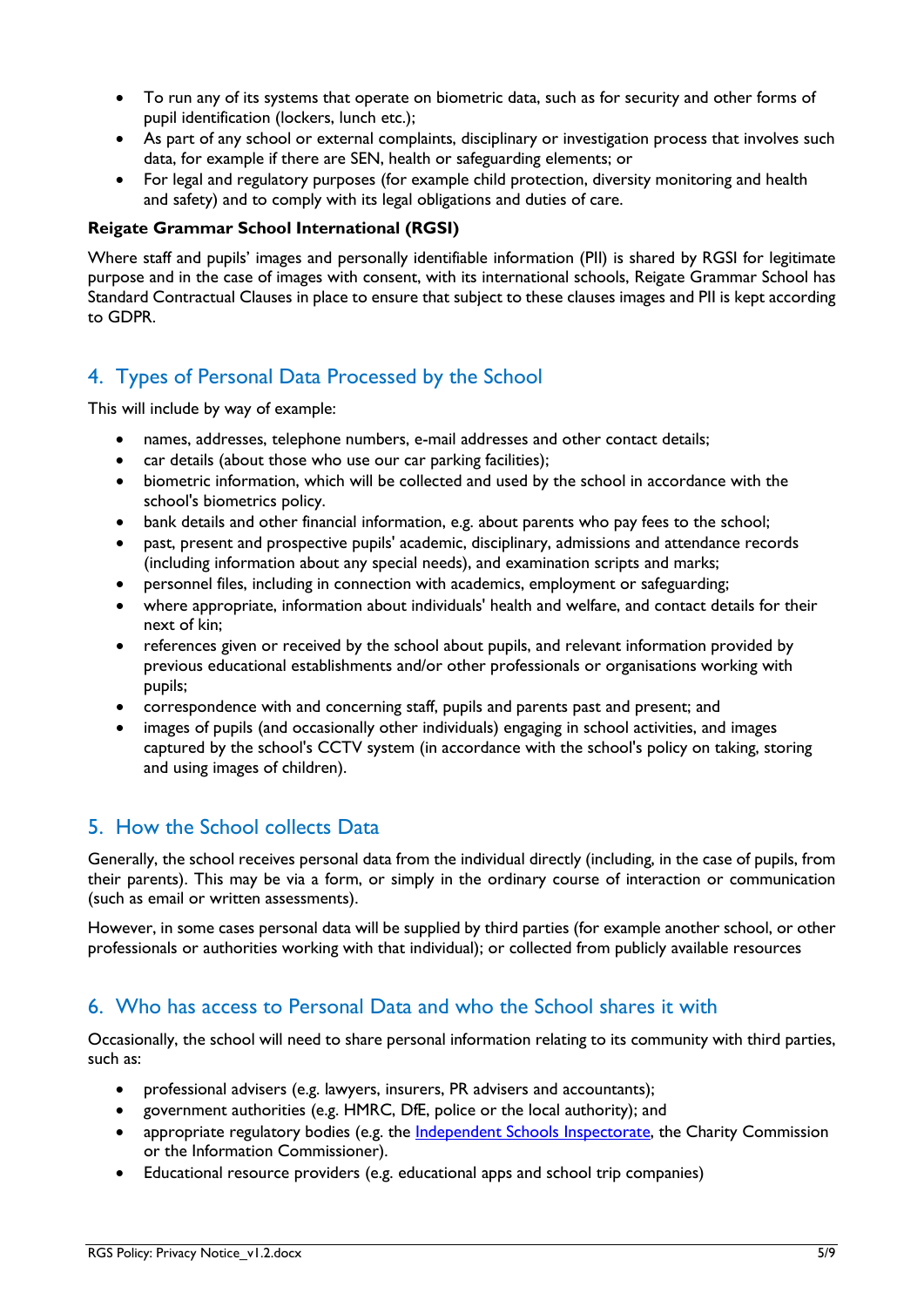For the most part, personal data collected by the school will remain within the school, and will be processed by appropriate individuals only in accordance with access protocols (i.e. on a 'need to know' basis). Particularly strict rules of access apply in the context of:

- medical records; and
- pastoral or safeguarding files.

However, a certain amount of any SEN and medically relevant information will need to be provided to staff more widely in the context of providing the necessary care and education that the pupil requires.

Staff, pupils and parents are reminded that the school is under duties imposed by law and statutory guidance (including Keeping Children Safe in Education) to record or report incidents and concerns that arise or are reported to it, in some cases regardless of whether they are proven, if they meet a certain threshold of seriousness in their nature or regularity. This is likely to include file notes on personnel or safeguarding files, and in some cases referrals to relevant authorities such as the LADO or police. For further information about this, please view the school's Safeguarding Policy.

Finally, in accordance with Data Protection Law, some of the school's processing activity is carried out on its behalf by third parties, such as IT systems, web developers or cloud storage providers. This is always subject to contractual assurances that personal data will be kept securely and only in accordance with the school's specific directions.

## <span id="page-5-0"></span>7. How long we keep Personal Data

The school will retain personal data securely and only in line with how long it is necessary to keep for a legitimate and lawful reason. Typically, the legal recommendation for how long to keep ordinary staff and pupil personnel files is up to seven years following departure from the school. However, incident reports and safeguarding files will need to be kept much longer, in accordance with specific legal requirements.

If you have any specific queries about how our retention policy is applied, or wish to request that personal data that you no longer believe to be relevant is considered for erasure, please contact the relevant School Privacy Officer named at the top of this Privacy Notice. However, please bear in mind that the school will often have lawful and necessary reasons to hold on to some personal data even following such request.

A limited and reasonable amount of information will be kept for archiving purposes, for example; and even where you have requested we no longer keep in touch with you, we will need to keep a record of the fact in order to fulfil your wishes (called a "suppression record").

Further information regarding the school retention of data may be found within the school's retention policy.

## <span id="page-5-1"></span>8. Keeping in touch and supporting the School

The school will use the contact details of parents, alumni and other members of the school community to keep them updated about the activities of the school, or alumni and parent events of interest, including by sending updates and newsletters, by email and by post. Unless the relevant individual objects, the school will also:

- Share personal data about parents and/or alumni, as appropriate, with organisations set up to help establish and maintain relationships with the school community.
- Contact parents and/or alumni (including via the organisations above) by post and email in order to promote and raise funds for the school and, where appropriate, other worthy causes;
- Collect information from publicly available sources about parents' and former pupils' occupation and activities, in order to maximise the school's fundraising potential.
- Should you wish to limit or object to any such use, or would like further information about them, please contact in writing the relevant Privacy officer whose details can be found at the top of this Privacy Notice. You always have the right to withdraw consent, where given, or otherwise object to direct marketing or fundraising. However, the school is nonetheless likely to retain some of your details (not least to ensure that no more communications are sent to that particular address, email or telephone number).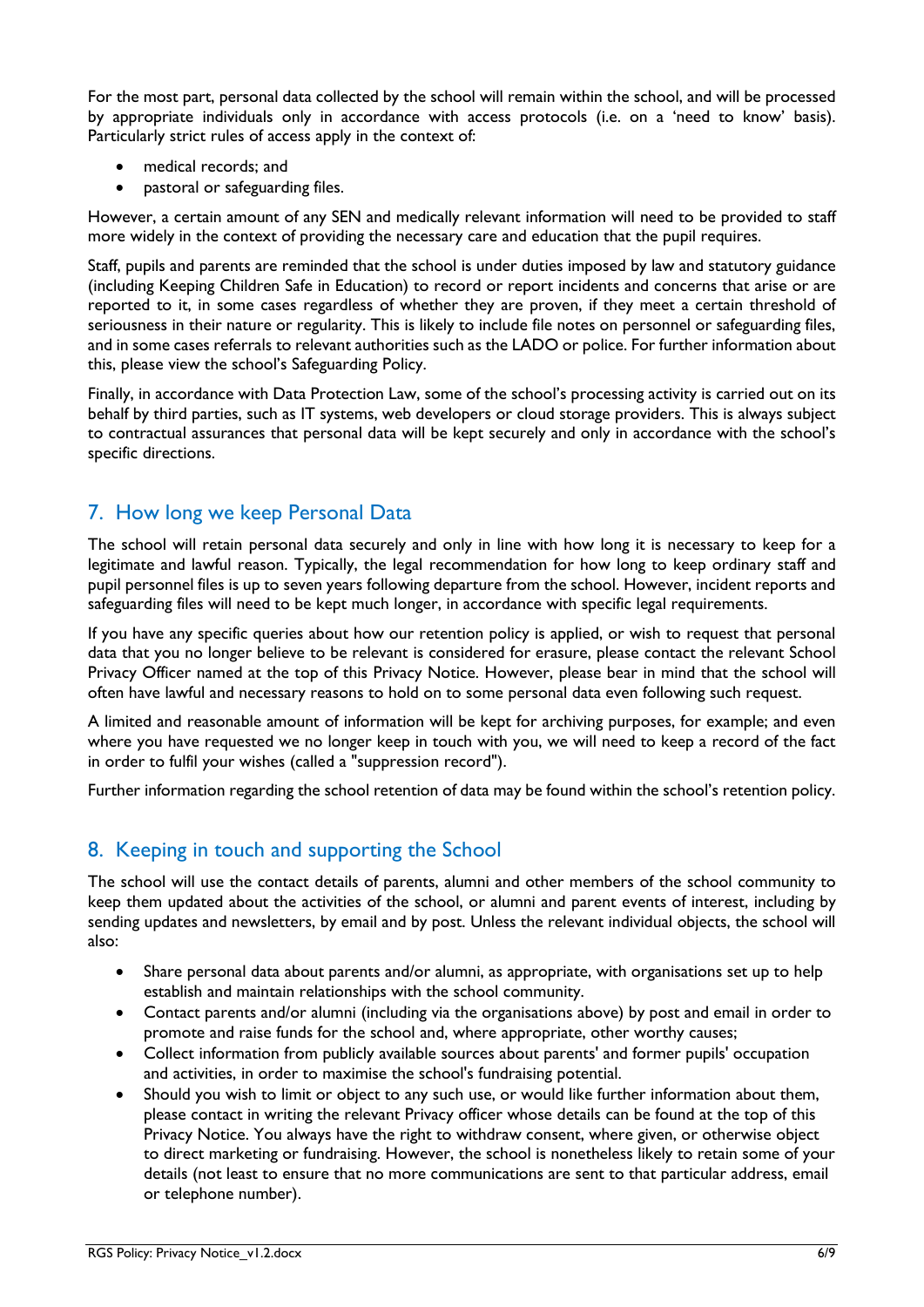## <span id="page-6-0"></span>9. Your Rights

#### <span id="page-6-1"></span>Rights of access, etc.

Individuals have various rights under Data Protection Law to access and understand personal data about them held by the school, and in some cases ask for it to be erased or amended or have it transferred to others, or for the school to stop processing it – but subject to certain exemptions and limitations.

Any individual wishing to access or amend their personal data, or wishing it to be transferred to another person or organisation, or who has some other objection to how their personal data is used, should put their request in writing to the relevant Privacy Office whose details are at the top of this Privacy Notice.

The school will endeavour to respond to any such written requests as soon as is reasonably practicable and in any event within statutory time-limits (which is one month in the case of requests for access to information).

The school will be better able to respond quickly to smaller, targeted requests for information. If the request for information is manifestly excessive or similar to previous requests, the school may ask you to reconsider, or require a proportionate fee (but only where Data Protection Law allows it).

#### <span id="page-6-2"></span>Requests that cannot be fulfilled

You should be aware that the right of access is limited to your own personal data, and certain data is exempt from the right of access. This will include information which identifies other individuals (and parents need to be aware this may include their own children, in certain limited situations – please see further below), or information which is subject to legal privilege (for example legal advice given to or sought by the school, or documents prepared in connection with a legal action).

The school is also not required to disclose any pupil examination scripts, internal or external (or other information consisting solely of pupil test answers), provide examination or other test marks ahead of any ordinary publication, nor share any confidential reference given by the school itself for the purposes of the education, training or employment of any individual.

You may have heard of the "right to be forgotten". However, we will sometimes have compelling reasons to refuse specific requests to amend, delete or stop processing your (or your child's) personal data: for example, a legal requirement, or where it falls within a legitimate interest identified in this Privacy Notice. All such requests will be considered on their own merits.

#### <span id="page-6-3"></span>Pupil requests

Pupils can make subject access requests for their own personal data, provided that, in the reasonable opinion of the school, they have sufficient maturity to understand the request they are making (see section Whose Rights? below). A pupil of any age may ask a parent or other representative to make a subject access request on his/her behalf.

Indeed, while a person with parental responsibility will generally be entitled to make a subject access request on behalf of younger pupils, the law still considers the information in question to be the child's: for older pupils, the parent making the request may need to evidence their child's authority for the specific request.

Pupils from aged 13 and above are generally assumed to have this level of maturity, although this will depend on both the child and the personal data requested, including any relevant circumstances at home. Younger children may also be sufficiently mature to have a say in this decision, depending on the child and the circumstances.

#### <span id="page-6-4"></span>Parental requests, etc.

It should be clearly understood that the rules on subject access are not the sole basis on which information requests are handled. Parents may not have a statutory right to information, but they and others will often have a legitimate interest or expectation in receiving certain information about pupils without their consent. The school may consider there are lawful grounds for sharing with or without reference to that pupil.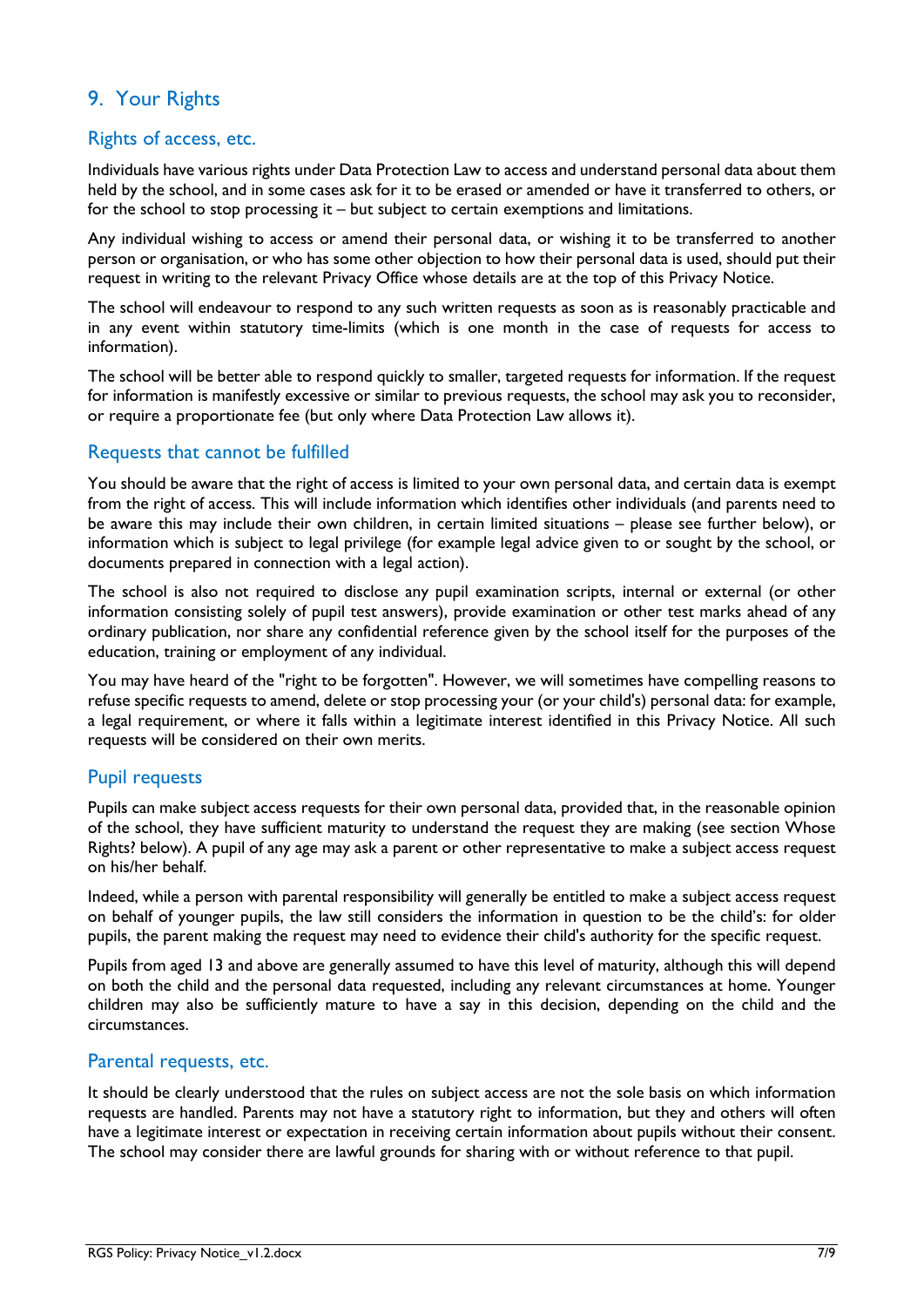Parents will in general receive educational and pastoral updates about their children. Where parents are separated, the school will in most cases aim to provide the same information to each person with parental responsibility, but may need to factor in all the circumstances including the express wishes of the child.

All information requests from, on behalf of, or concerning pupils – whether made under subject access or simply as an incidental request – will therefore be considered on a case by case basis.

#### <span id="page-7-0"></span>**Consent**

Where the school is relying on consent as a means to process personal data, any person may withdraw this consent at any time (subject to similar age considerations as above). Examples where we do rely on consent are: biometrics, certain types of uses of images, certain types of fundraising activity. Please be aware however that the school may not be relying on consent but have another lawful reason to process the personal data in question even without your consent.

That reason will usually have been asserted under this Privacy Notice, or may otherwise exist under some form of contract or agreement with the individual (e.g. an employment or parent contract, or because a purchase of goods, services or membership of an organisation such as an alumni or parents' association has been requested).

#### <span id="page-7-1"></span>Whose rights?

The rights under Data Protection Law belong to the individual to whom the data relates. However, the school will often rely on parental authority or notice for the necessary ways it processes personal data relating to pupils – for example, under the parent contract, or via a form. Parents and pupils should be aware that this is not necessarily the same as the school relying on strict consent (see section on Consent above).

Where consent is required, it may in some cases be necessary or appropriate – given the nature of the processing in question, and the pupil's age and understanding – to seek the pupil's consent. Parents should be aware that in such situations they may not be consulted, depending on the interests of the child, the parents' rights at law or under their contract, and all the circumstances.

In general, the school will assume that pupils' consent is not required for ordinary disclosure of their personal data to their parents, e.g. for the purposes of keeping parents informed about the pupil's activities, progress and behaviour, and in the interests of the pupil's welfare. That is unless, in the school's opinion, there is a good reason to do otherwise.

However, where a pupil seeks to raise concerns confidentially with a member of staff and expressly withholds their agreement to their personal data being disclosed to their parents, the school may be under an obligation to maintain confidentiality unless, in the school's opinion, there is a good reason to do otherwise; for example, where the school believes disclosure will be in the best interests of the pupil or other pupils, or if required by law.

Pupils are required to respect the personal data and privacy of others, and to comply with the school's IT acceptable use policy and the school rules. Staff are under professional duties to do the same covered under the relevant staff policy.

#### <span id="page-7-2"></span>10.Data Accuracy and Security

The school will endeavour to ensure that all personal data held in relation to an individual is as up to date and accurate as possible. Individuals must please notify in writing the relevant Privacy Officer whose details are at the top of this Privacy Notice of any significant changes to important information, such as contact details, held about them.

An individual has the right to request that any out-of-date, irrelevant or inaccurate or information about them is erased or corrected (subject to certain exemptions and limitations under Data Protection Law): please see above for details of why the school may need to process your data, of who you may contact if you disagree.

The school will take appropriate technical and organisational steps to ensure the security of personal data about individuals, including policies around use of technology and devices, and access to school systems. All